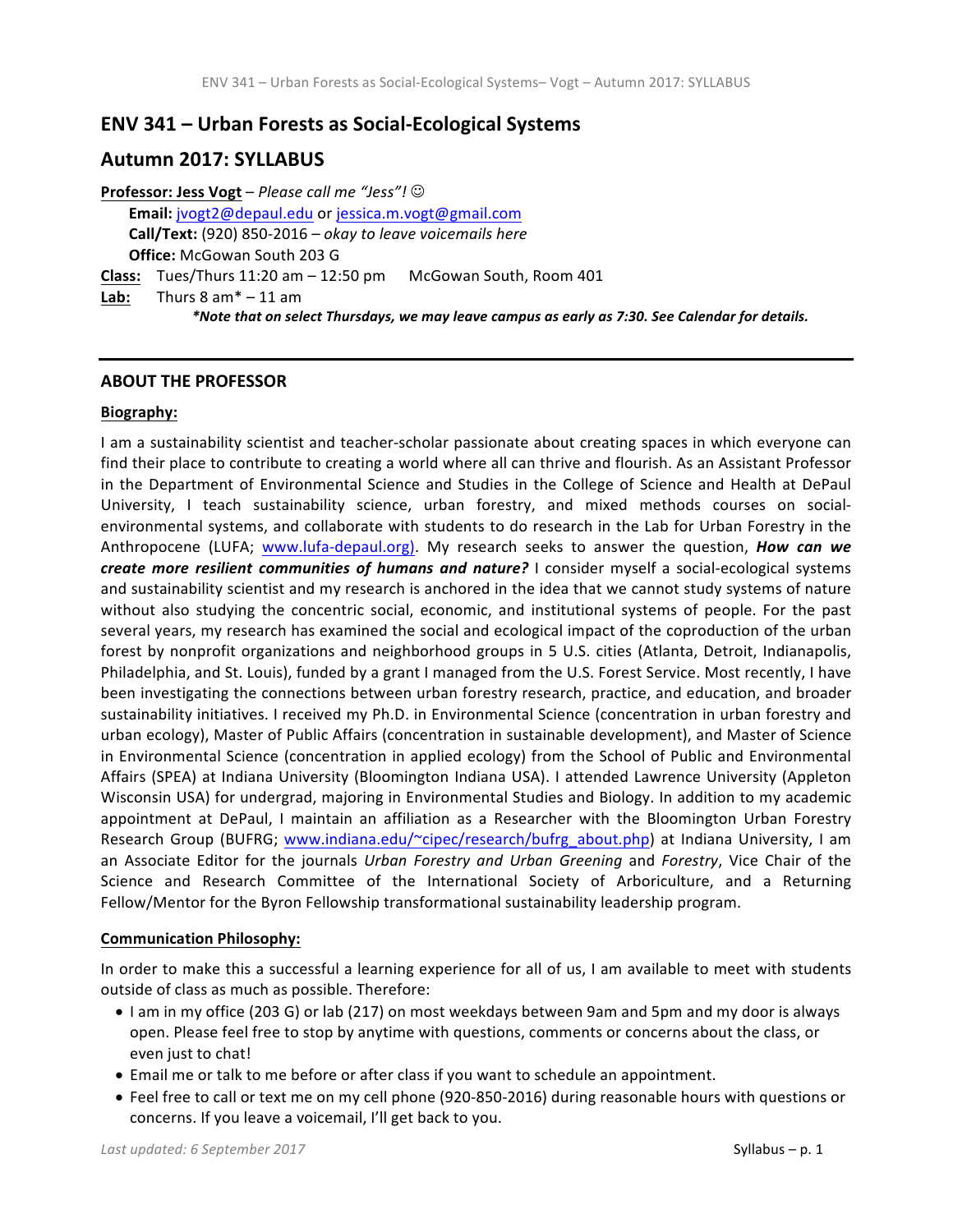# **BASIC COURSE INFORMATION**

# **Course Description:**

Urban forests include all the trees, forests, and greenspaces in cities and towns. Urban forest management, or urban forestry, is the discipline/profession that seeks to plan and manage this green infrastructure in order to provide ecological, economic, and social benefits to all residents. Trees and vegetation have long been protected and planted in cities and towns for a variety of reasons. Recently, urban forestry has expanded to be a lead focus in the broader arena of urban ecology and urban ecosystem management, with a clear goal of creating sustainable ecosystems. This course will look at urban forests through the lens of social-ecological systems (SESs) of linked human and natural components, with a focus on teaching students the basic skills of urban forest management. The course will utilize the talents of a number of guest speakers and field exercise facilitators who are professionals in urban forestry to give students a practical, real world introduction to the subject. The DePaul University campus and the City of Chicago and surrounding region will serve as our field laboratory to view an actively managed urban forest.

# **Course Objective:**

By the end of this course, you will be a knowledgeable resident of the urban forest social-ecological system. Through a combination of close reading of the urban forestry literature, discussion with experts in the field, and selected field exercises, we will learn to apply the principles of urban forest management to real world cases.

### **Learning Outcomes:**

To achieve the above course objective, we will work our way through seven learning outcomes:

- 1. Become familiar with the concept of cities as social-ecological systems (SESs), and the roles of trees and urban forests in urban SESs
- 2. Acquire an understanding of sustainability as it pertains to urban forests and urban forestry programs in modern cities, towns, communities and neighborhoods
- 3. Become and advocate for the urban forest by acquiring an understanding of the benefits and costs of street trees and urban forests to cities and towns
- 4. Develop a familiarity with urban governance and planning systems (including local, state and national) and their impact on the urban forest and how it is managed
- 5. Acquire a working knowledge of tree biology and street tree planting and maintenance strategies
- 6. Develop skills in street tree and urban forest inventory and analysis
- 7. Engage in a practical urban forest case study project with a benefit to a community partner

# **COURSE MATERIALS**

### **Required Reading:**

Reading List: There is no textbook required for this course. Throughout the term, *required reading for class will be posted to D2L under the Content modules by topic* and identified by author's names and years and title (e.g., Konijnendijk et al, 2006, Defining urban forestry). Full citations are listed in the Reading List at the end of this Syllabus.

What's in the News: In addition to assigned readings, we will also keep ourselves aware of what's going on in the news related to urban forestry. Most Mondays at the beginning of class, I will ask, "What's in the News" and students will have an opportunity to report about what they've read in the news. There are two additional assigned "texts" to this end: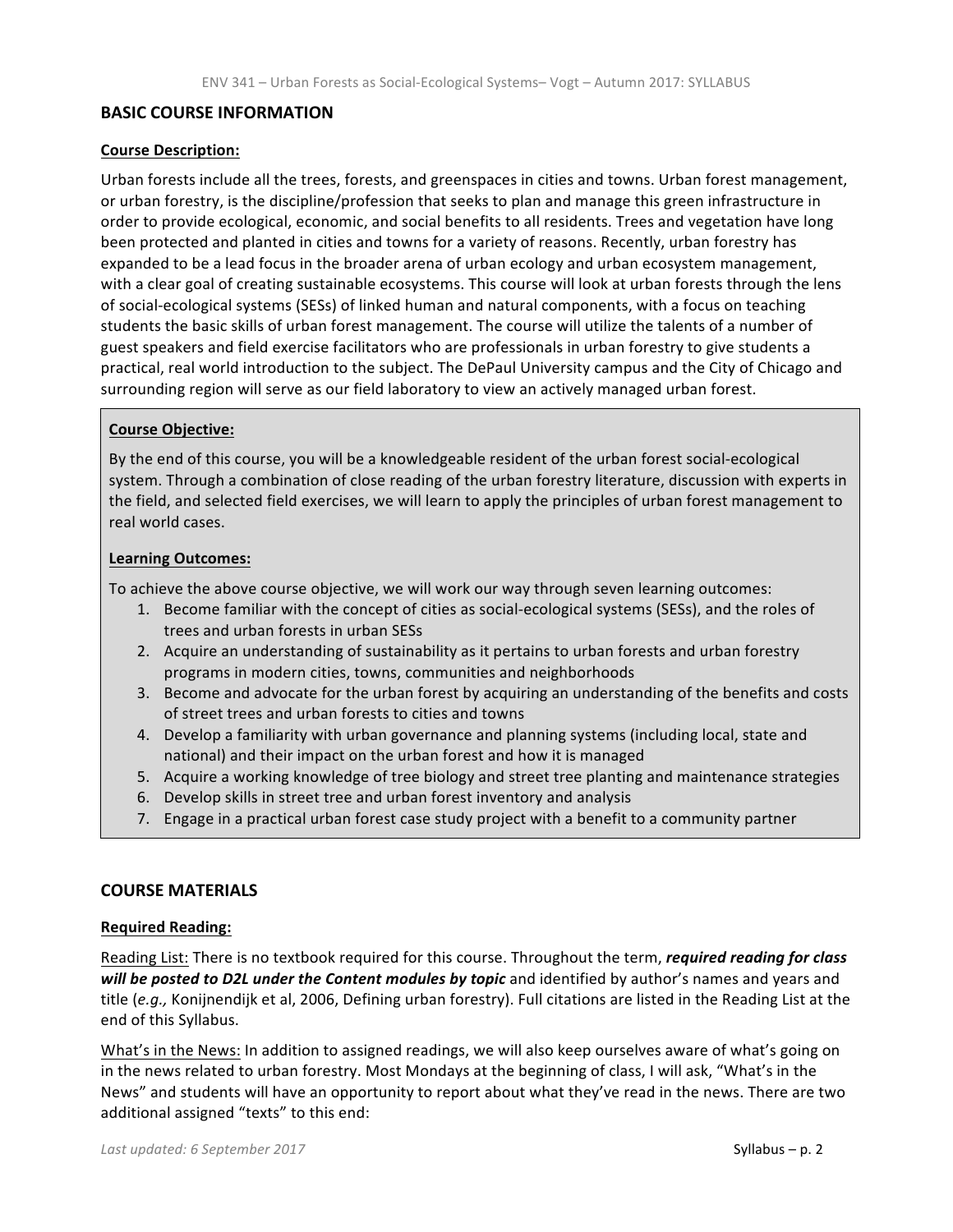- The Nature of Cities (http://www.thenatureofcities.com) is an excellent collective blog that has posts by researchers and practitioners on the subject of greening in cities, environmental justice, urban planning and development for nature, and more.
- Alliance for Community Trees (ACTrees; website: http://actrees.org)—a nonprofit organization of urban forestry and greening organizations under the banner of the Arbor Day Foundation—sends out a weekly email blast of urban forestry-related news, entitled, "Treebune News" (http://actrees.org/news/newsletter-archive/).

**Please subscribe to both of these websites' email newsletters** and scan them weekly to keep abreast of the urban forestry news. You might also have your own favorite sources for "green" news in cities. I encourage you to search further and bring anything interesting you discover to class.

# **Recommended Tree ID Books:**

If you don't currently have a tree identification book that you like, the following guides are recommended: (The Williams book is my personal favorite; Harlow is a favorite of Chicago DOT Forester Jeff Brink.)

Williams MD (2007) Identifying Trees: An All-Season Guide to Eastern North America. Stackpole Books: Mechanicsburg, PA. 416pp. http://www.amazon.com/Identifying-Trees-All-Season-Eastern-America/dp/0811733602

Harlow WM (1959) Fruit Key & Twig Key to Trees & Shrubs. Dover Publications: New York. 56pp. https://www.amazon.com/Fruit-Key-Twig-Trees-Shrubs/dp/0486205118

# **Course Technology:**

- **•** Desire2Learn (D2L, aka, Daylight) site for ENV 341.
	- $\circ$  **Content**: Inside Content, there is a Module for each course Topic (see Calendar) that contains all readings for this topic, as well as a Module for each major type of assignment (Discussion Papers, Field Write-Ups, Class Project - see "Course Evaluation" below), that contains all assignment details, rubrics, Submissions links, and other helpful documents.
	- o Submissions: where all assignment instructions will be posted and assignments will be submitted.
	- $\circ$  I will send class-related emails via D2L, so make sure your preferred email address is in the D2L system. See me if you're unsure how to make sure.
- Microsoft Excel: You should be comfortable using equations and creating charts in Microsoft **Excel.** *If you are not comfortable with these features of Excel*, see the resources posted to D2L in Content >> Microsoft Excel.

# **COURSE EVALUATION**

# **Final Grade:**

Your final grade in the course will be based on a combination of participation in class (5%), discussion papers (40%), field exercise write-ups (30%), and a class project (25%). *Note that there are no exams or quizzes*. Your comprehension of readings, class lectures, and field exercises will be evaluated in the way you bring these materials and skills to bear in discussion papers and in the class project. *No extra credit is available.*

# **Point Scale:**

The following point scale will be used to assign letter grades *with no exceptions*: A (92%-100%), A-(90%-91.9%), B+ (88%-89.9%), B (82%-87.9%), B- (80%-81.9%), C+ (78%-79.9%), C (72%-77.9%), C-(70%-71.9%), D (60%-69.9%), and F (0%-59.9%).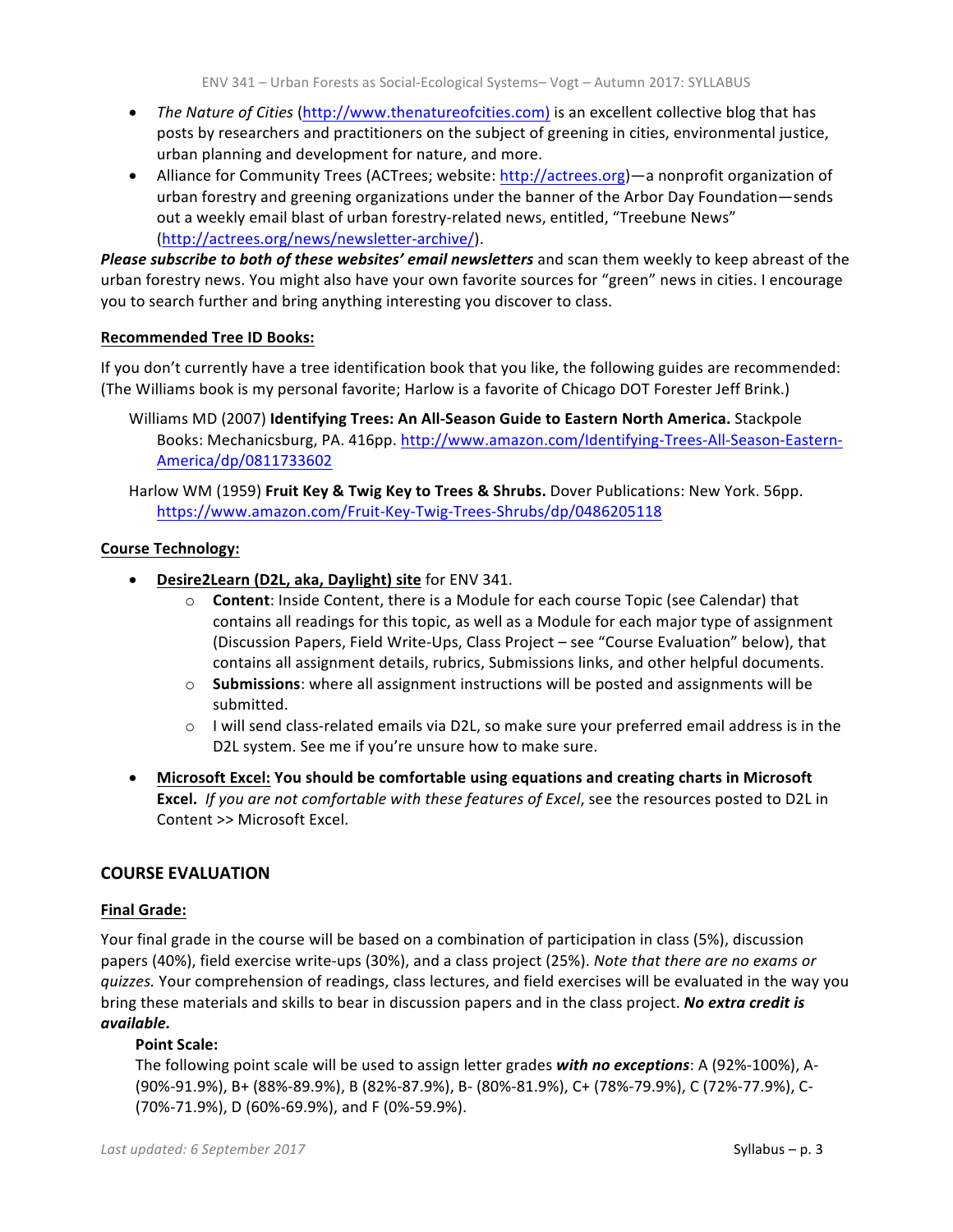# **Participation in (and Preparedness for) Class:**

You are expected to keep up with assigned readings and participate in class activities and discussion. Thus, your regular attendance and preparedness for class is expected.

# **Discussion Papers:**

Four (4), 500-700-word discussion papers will be required of each student during the semester. The prompt for each will be introduce in class and posted to the D2L Submissions for each paper. Papers will be turned in via Submissions before class at 11:20 am on the day they are due. Discussion papers will ask you to think critically about the materials we've read for class, class lecture and discussion, and field exercises. A rubric for discussion papers is available in the Submissions tab for the papers.

Late discussion papers *may* be accepted if you *notify me in writing in advance of the due date.* Extensions will be negotiated on a case-by-case basis as appropriate. Late discussion papers will not be accepted *without advance notice in writing.*

# **Field Exercises & Write-Ups:**

There will be several field exercises (some on campus, some to which we will travel using the ENV vans) during the scheduled lab time for this class (Thursday mornings 8-11 am). See the Calendar at the end of this syllabus for details and dates. Following each field exercise, you'll complete a set of questions (i.e., Field Write-Up) on the experience. These will be submitted via D2L before class on the Thursday following the field exercise.

*If* you have a conflict with a scheduled field exercise date, please talk to me as soon as possible so **we can work this out.** You can make up a missed field exercise by attending one of the fall tree *plantings put on by Openlands. See the Openlands website (and sign up for their CERVIS volunteer management software through which you can register to attend one of their public community tree planting events) for a list of planting dates and talk to me about this opportunity ASAP: https://openlands.org/trees/forestry-events/*

A note about the 'nature'  $-$  *pun intended!*  $\odot$  – of field exercises: Our field exercises will be excursions into the out of doors where we will measure trees, dig in the soil, use sharp tools to prune trees, pull invasive species, and other such activities normally undertaken by the professional urban forester – we will even climb<sup>1</sup> trees! So please come prepared: this means well-fueled and/or armed with snacks, bring a filled water bottle, dress in layers and for being outside according to the day's weather report, sunscreen, hats, raingear, and whatever else you need to be comfortable outside for several hours on fall mornings *including being prepared for rain or shine* – and other such field work preparedness. You are all ENV folks so I assume you know the field trip drill, but if you have any questions or concerns, please talk to me ASAP!

Finally, since this is a lab class, all students must complete a lab safety training. This will be available on D2L.

# **Class Project:**

A significant portion of your final grade (and the time you invest in this course) will consist of the Class Project. This project will be your opportunity to work with a few of your peers to conduct a consultancystyle project with real benefits for local urban forest stakeholders. Details will be presented during week 2, but **plan now for this taking a significant amount of out of class time during weeks 3-10.** I will give you some time off of class and readings will be lighter during the second half of the course to accommodate for the extra time required of you.

 $1$  Under supervision of professional arborists from Davey Tree, while wearing proper protective equipment.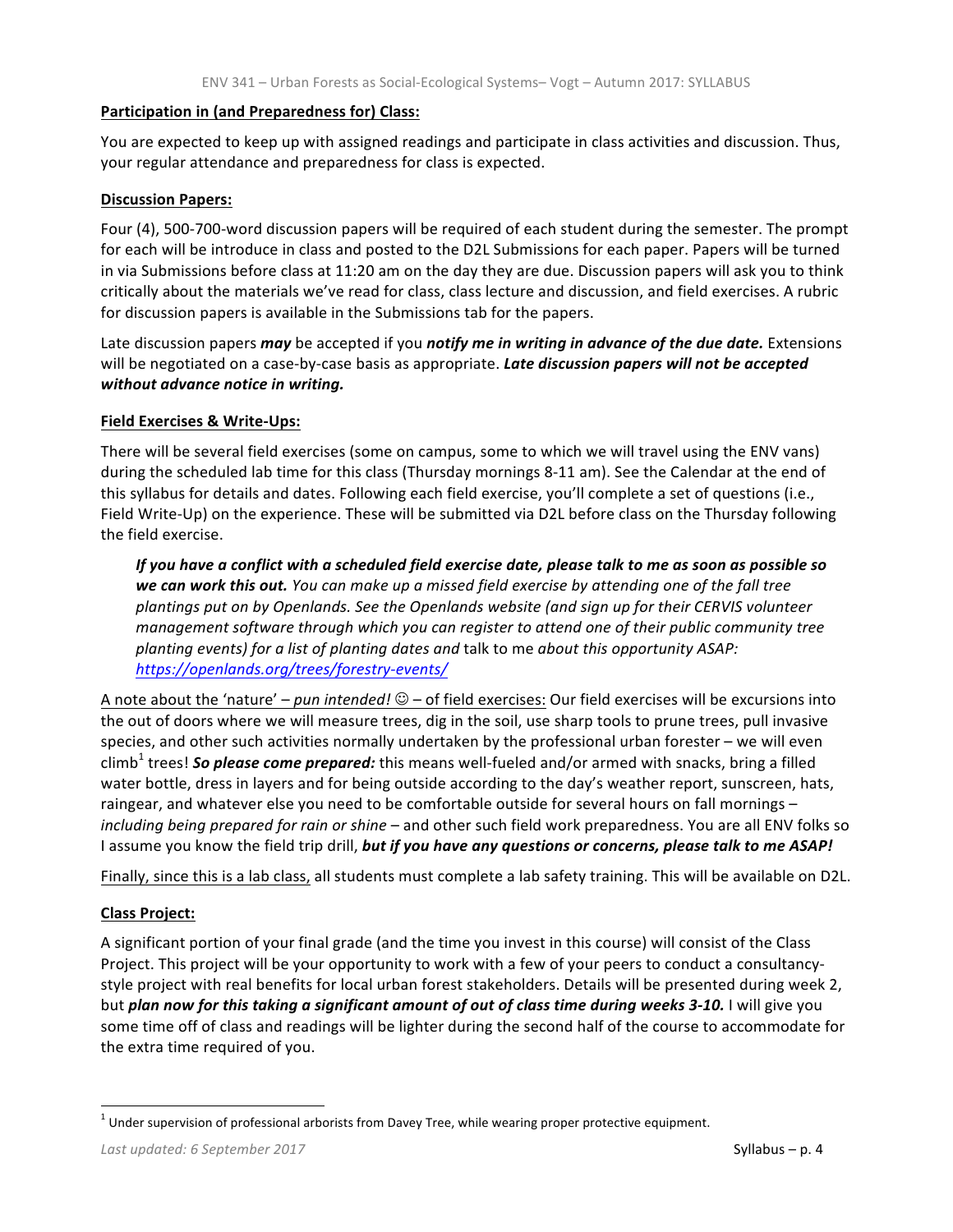# **ADDITIONAL CLASSROOM POLICIES**

### **Email Etiquette:**

I would prefer that you use email communication for all class business. This way, we all have a record of communications (and so I will remember when I agreed to meet with you, etc.!  $\circledcirc$ ). Please practice the following email etiquette, which you might find useful not just in this class, but in all your email communications.

- Use a short but descriptive subject line. **Something more than just "ENV 341" is crucial.**
- Continue conversations about the same topic or question in the same email thread by *replying* to the email rather than creating a new message.
- Emails should be as brief as possible but also include sufficient information for me to know what you're asking.
- See http://emailcharter.org for more suggestions on email etiquette to help keep our inboxes manageable.

### **Minimum Technology Policy:**

Because participation and engagement with one another is so important, I prefer not to have any technology – laptops, tablets, phones, etc. - in the classroom (unless I specifically ask you in advance to bring an internet-enabled device to class).

### **Here's why:**

Studies have shown that allowing technology in the classroom is distracting and results in decreased student learning. Although we may think we are effectively "multitasking" when you're simultaneously using multiple applications on our computers (or when you're listening to class discussion and checking your email), you cannot truly do more than one thing at once. At best, "multitasking" results in what is called "fast switching," or rapidly moving between separate activities, where at any instant all of your brain is only focused on one of the activities. Take it from Adam Gazzaley, MD, Ph.D., a professor of neuroscience at University of California, San Francisco (from his TED talk, https://www.youtube.com/watch?v=tiANn5PZ4BI): 

*"With* each switch, there is a time delay, and this leads to a cost and an impact on performance. *You* do not do two things as well as you do one thing, if you switch back and forth between *them."*

Technology is a type of distraction and interference that impairs long-term and short-term memory, and, ultimately, learning. *For these reasons and others, technology – computers/laptops, tablets, cell phones, etc.* – are discouraged in the classroom when not specifically asked for. With these distractions at a minimum, we will be able to more fully engage in the class, with each other and with the readings in class discussions and activities.

### **Online Teaching Evaluations:**

Instructor and course evaluations provide valuable feedback that can improve teaching and learning. The greater the level of participation, the more useful the results. As students, you are in the unique position to view the instructor over time. Your comments about what works and what doesn't can help faculty build on the elements of the course that are strong and improve those that are weak. Isolated comments from students and instructors' peers may also be helpful, but evaluation results based on high response rates may be statistically reliable. As you experience this course and material, think about how your learning is impacted.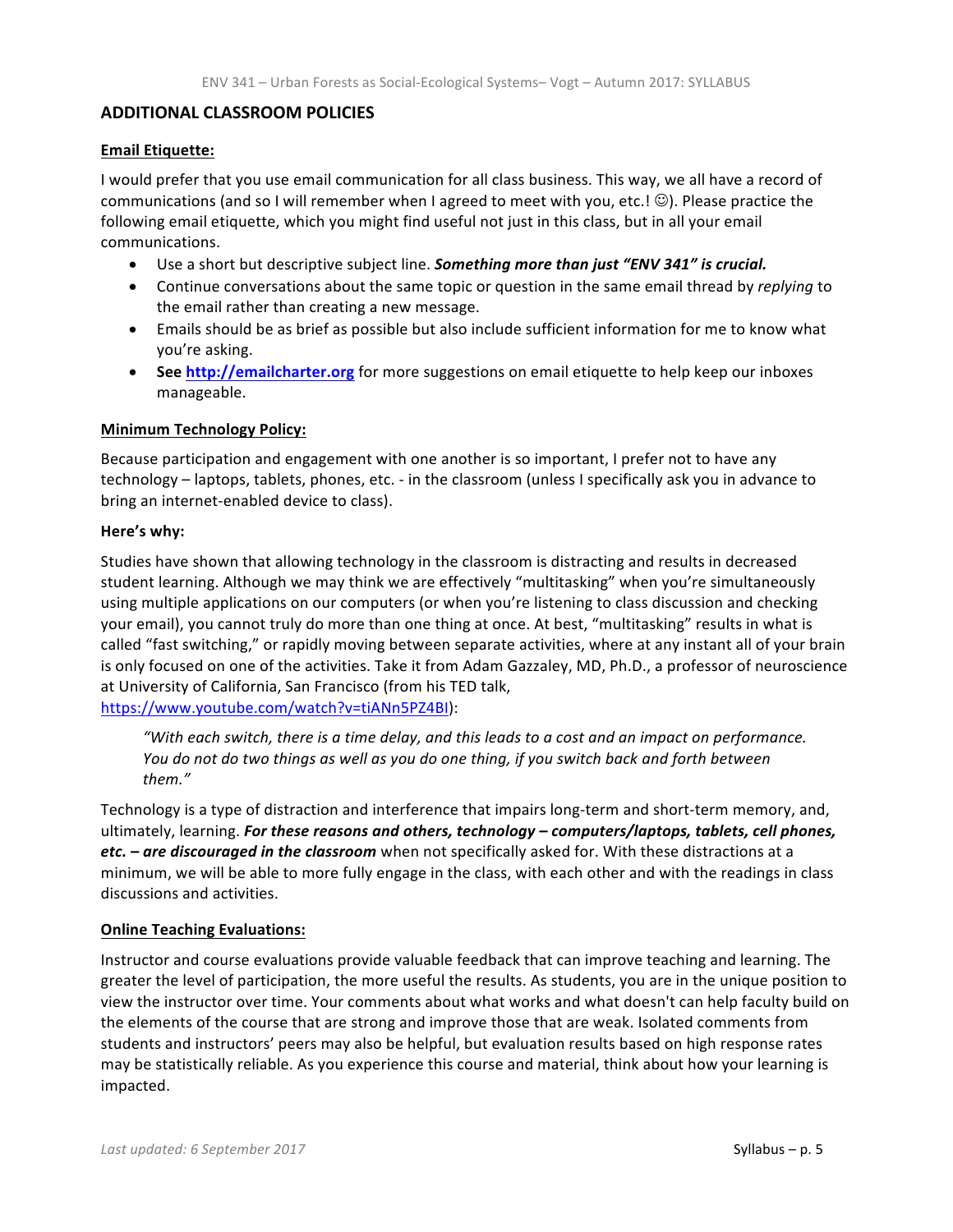Your honest opinions about your experience in and commitment to the course and your learning may help improve some components of the course for the next group of students. Positive comments also show the department chairs and college deans the commitment of instructors to the university and teaching evaluation results are one component used in annual performance reviews (including salary raises and promotion/tenure). The evaluation of the instructor and course provides you an opportunity to make your voice heard on an important issue – the quality of teaching at DePaul. *Don't miss this opportunity to provide feedback***.**

# **Academic Integrity:**

DePaul University is a learning community that fosters the pursuit of knowledge and the transmission of ideas within a context that emphasizes a sense of responsibility for oneself, for others and for society at large. Violations of academic integrity, in any of their forms, are, therefore, detrimental to the values of DePaul, to the students' own development as responsible members of society, and to the pursuit of knowledge and the transmission of ideas. Violations include but are not limited to the following categories: cheating; plagiarism; fabrication; falsification or sabotage of research data; destruction or misuse of the university's academic resources; alteration or falsification of academic records; and academic misconduct. Conduct that is punishable under the Academic Integrity Policy could result in additional disciplinary actions by other university officials and possible civil or criminal prosecution. Please refer to your Student Handbook or visit Academic Integrity at DePaul University (http://academicintegrity.depaul.edu) for further details.

# **Students with Disabilities:**

Students seeking disability-related accommodations are required to register with DePaul's Center for Students with Disabilities (CSD) enabling you to access accommodations and support services to assist your success. There are two office locations:

- Loop Campus Lewis Center  $#1420 (312) 362-8002$
- Lincoln Park Campus Student Center #370 (773) 325-1677

Students are also invited to contact me privately to discuss your challenges and how I may assist in facilitating the accommodations you will use in this course. This is best done early in the quarter and our conversation will remain confidential.

# **Writing Center:**

I strongly recommend you make use of the Writing Center throughout your time at DePaul. The Writing Center provides free peer writing tutoring for DePaul students, faculty, staff, and alumni. Writing Center tutors work with writers at all stages of the writing process, from invention to revision, and they are trained to identify recurring issues in your writing as well as address any specific questions or areas that you want to talk about. Visit www.depaul.edu/writing for more information.

# **Dean of Students Office:**

The Dean of Students Office (DOS) helps students in navigating the university, particularly during difficult situations, such as personal, financial, medical, and/or family crises. Absence Notifications to faculty, Late Withdrawals, and Community Resource Referrals, support students both in and outside of the classroom. Additionally, they have resources and programs to support health and wellness, violence prevention, substance abuse and drug prevention, and LGBTQ student services. The Office is committed to your success as a DePaul student. Please feel free to contact them at http://studentaffairs.depaul.edu/dos.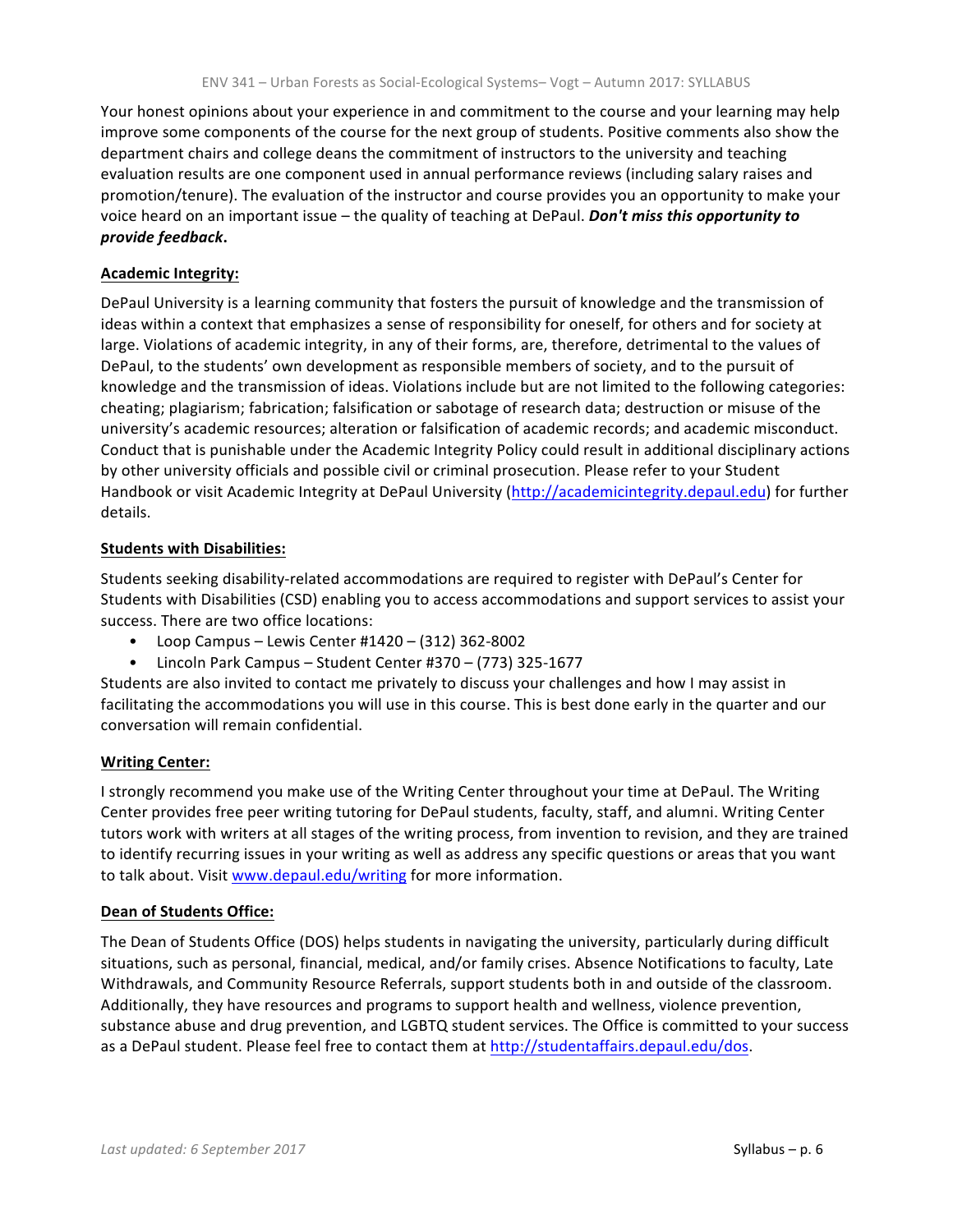# **CALENDAR**

Last updated:  $9/8/17$ 

Also listed in this Calendar are optional Saturday tree planting events led by Openlands at which Jess will be present as an Openlands TreeKeeper. More urban forestry events led by Openlands are listed at: *https://openlands.org/trees/forestry-events/.* 

| Topic*                                                                                                | Week Day           |                                                      | <b>Date</b>                                      | Assignment(s) due<br>before class | Field exercise/Guest speaker and other<br>special notes                                                                                                                                                                                                                                                                                                                       |  |  |  |  |
|-------------------------------------------------------------------------------------------------------|--------------------|------------------------------------------------------|--------------------------------------------------|-----------------------------------|-------------------------------------------------------------------------------------------------------------------------------------------------------------------------------------------------------------------------------------------------------------------------------------------------------------------------------------------------------------------------------|--|--|--|--|
| *See D2L Content for PDFs assigned readings for each Topic. See Reading List (follows) for citations. |                    |                                                      |                                                  |                                   |                                                                                                                                                                                                                                                                                                                                                                               |  |  |  |  |
| Intro to<br><b>Urban Forests</b><br>(UF)                                                              |                    | <b>WEEK 1</b> Thurs-class<br>(no full lab<br>Week 1) | Sept 7,<br>class<br>from 8<br>$am -$<br>12:50 pm |                                   | Please look at D2L and get started on readings right<br>away. In particular, take a look at the following (in<br>suggested reading order) Konijnendijk et al. (2006) -<br>read closely; Nowak & Greenfield (2012) - great<br>background on tree canopy trends; Clark et al. (1997)<br>- skim this one; and Kenney et al. (2011) - print, read<br>closely, and bring to class. |  |  |  |  |
|                                                                                                       |                    | Optional Saturday                                    | Sept 9                                           |                                   | Openlands Community Tree Planting: Hermosa (N Kilpatrick<br>Ave & W Parker Ave) - meet at 9 am - sign up at<br>https://openlands.org/trees/forestry-events/ if interested                                                                                                                                                                                                     |  |  |  |  |
| <b>Tree Biology</b>                                                                                   | <b>WEEK 2 Tues</b> |                                                      | Sept 12                                          |                                   |                                                                                                                                                                                                                                                                                                                                                                               |  |  |  |  |
| &<br><b>Identification</b>                                                                            |                    | Thurs-lab                                            | Sept 14,<br>meet in<br>Loop by<br>$8:30$ am      |                                   | Tree ID & management tour with Jeff Brink (Chicago<br>DOT) - Maggie Daley and Millennium Park: Meet<br>downtown, at Columbus bridge at the upper level of<br>Upper Randolph (coordinates: 41.884221, -<br>87.620630) by 8:30 am                                                                                                                                               |  |  |  |  |
|                                                                                                       |                    | Thurs-class                                          |                                                  |                                   | Class will meet in a Loop campus classroom after the<br>tree tour.                                                                                                                                                                                                                                                                                                            |  |  |  |  |
| <b>UF Benefits &amp;</b><br>Costs                                                                     | <b>WEEK 3</b> Tues |                                                      | Sept 19                                          |                                   |                                                                                                                                                                                                                                                                                                                                                                               |  |  |  |  |
|                                                                                                       |                    | Thurs-lab                                            | Sept 21                                          | Tree Tour Write-Up                | Inventory with Jess around DePaul/Lincoln Park                                                                                                                                                                                                                                                                                                                                |  |  |  |  |
|                                                                                                       |                    | Thurs-class                                          |                                                  |                                   |                                                                                                                                                                                                                                                                                                                                                                               |  |  |  |  |
|                                                                                                       |                    | Optional Saturday                                    | Sept 23                                          |                                   | Openlands Community Tree Planting: Ravenswood (2926 W<br>Leland Ave) – meet at 9 am – sign up at<br>https://openlands.org/trees/forestry-events/ if interested                                                                                                                                                                                                                |  |  |  |  |
| <b>Measuring</b><br>the UF                                                                            | <b>WEEK 4 Tues</b> |                                                      | Sept 26                                          | Discussion Paper #1               |                                                                                                                                                                                                                                                                                                                                                                               |  |  |  |  |
|                                                                                                       |                    | Thurs-lab<br>Thurs-class                             | Sept 28                                          | Tree Inventory Write-<br>Up       | DePaul Campus Tree Inventory (time to collect the<br>data we need for the class project)<br>[Rain date for Tree ID walk with Jeff Brink]                                                                                                                                                                                                                                      |  |  |  |  |
|                                                                                                       | <b>WEEK 5 Tues</b> |                                                      | Oct 3                                            |                                   | [No class - Jess is in Toronto for research]                                                                                                                                                                                                                                                                                                                                  |  |  |  |  |
|                                                                                                       |                    | Thurs-lab                                            | Oct 5                                            |                                   | DePaul Campus Tree Inventory (time to collect the<br>data we need for the class project)                                                                                                                                                                                                                                                                                      |  |  |  |  |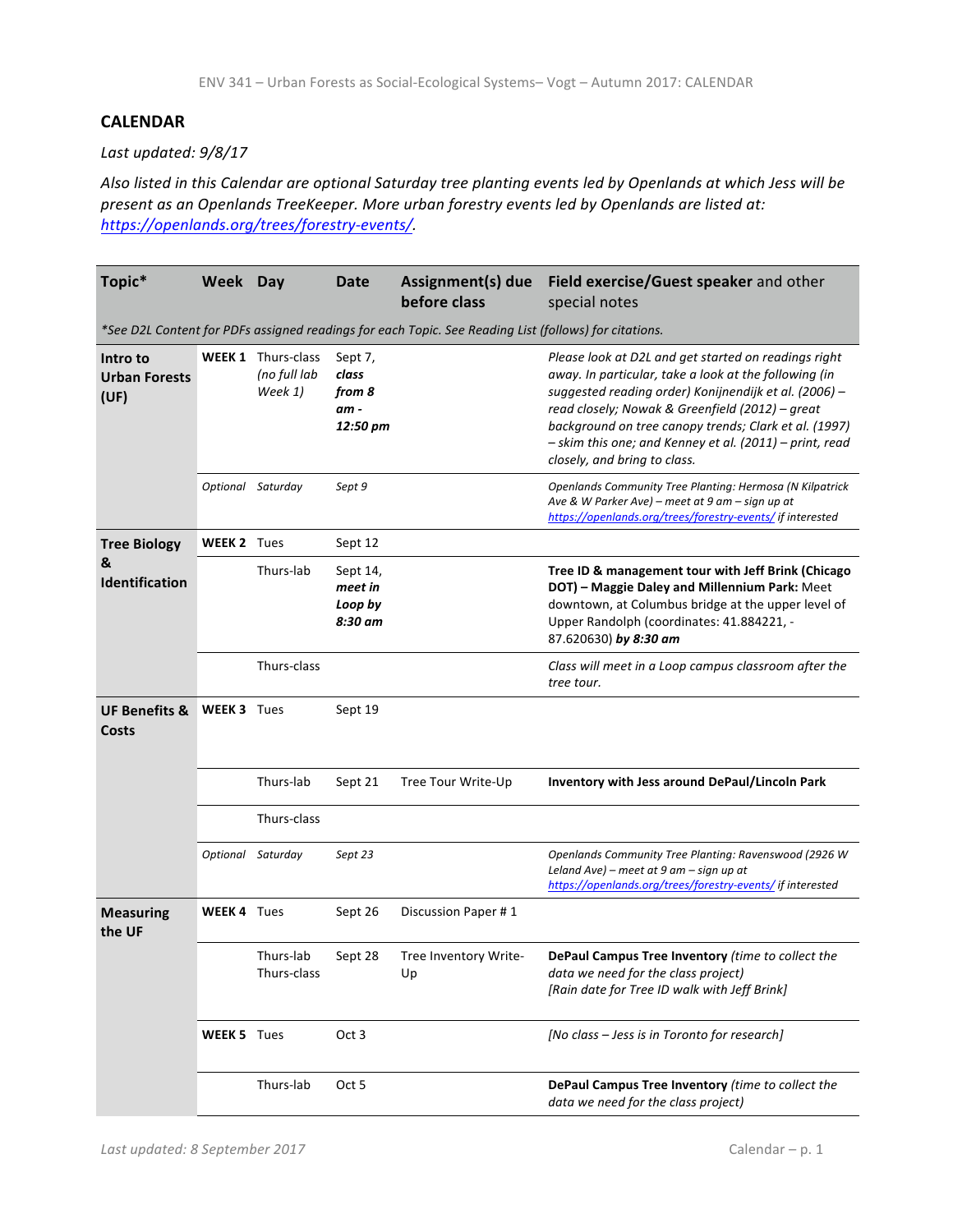|                                        |                              | Thurs-class              |                                   |                                             |                                                                                                                                                                                                                                                     |
|----------------------------------------|------------------------------|--------------------------|-----------------------------------|---------------------------------------------|-----------------------------------------------------------------------------------------------------------------------------------------------------------------------------------------------------------------------------------------------------|
| <b>Planning &amp;</b><br><b>Policy</b> | <b>WEEK 6 Tues</b>           |                          | Oct 10                            | Discussion Paper #2                         | <b>Guest speaker: Daniella Perriera (Openlands)</b>                                                                                                                                                                                                 |
|                                        |                              | Thurs-lab                | Oct 12                            |                                             | i-Tree Landscape with Margaret Abood (research<br>assistant to Dr. Christie Klimas on a U.S. Forest<br>Service subcontract): Meet in TBD computer lab                                                                                               |
|                                        |                              | Thurs-class              |                                   |                                             | [No class; lab will end at 11 am, so Jess can go to a<br>Chicago Region Trees Initiative event to inventory<br>trees in the Historic Pullman neighborhood in the<br>afternoon. Let Jess know if you'd like to come along.]                          |
|                                        |                              | Optional Saturday        | Oct 14                            |                                             | <b>Openlands Community Tree Planting: Lakewood Balmoral</b><br>(5526 N Magnolia Ave) - meet at 9 am - sign up at<br>https://openlands.org/trees/forestry-events/ if interested                                                                      |
| <b>Maintenance</b>                     | <b>WEEK 7 Tues</b>           |                          | Oct 17                            |                                             | Guest speaker re: pruning: Jerome Scott (Chicago<br><b>Parks District)</b>                                                                                                                                                                          |
|                                        |                              | Thurs-lab                | Oct 19                            | i-Tree Landscape Write-<br>Up               | Pruning practical with Jerome Scott: Meet at South<br>Field in Lincoln Park (the area around the southern                                                                                                                                           |
|                                        |                              | Thurs-class              |                                   |                                             | tip of the Zoo's pay parking lot) by 8:00 am                                                                                                                                                                                                        |
|                                        | <b>WEEK 8 Tues</b>           |                          | Oct 24                            | Discussion Paper #3                         |                                                                                                                                                                                                                                                     |
| <b>Threats to UF</b>                   |                              | Thurs-lab<br>Thurs-class | Oct 26,<br>leave at<br>$7:30$ am  | Pruning Write-Up                            | Arboriculture research with Dr. Jake Miesbauer<br>(Morton Arboretum): Meet by ENV vans at 7:30 am<br>to drive to the Morton Arboretum and arrive by<br>~9:00 am; we'll return to campus by 12:50 pm.                                                |
|                                        | <b>WEEK 9 Tues</b>           |                          | Oct 31                            |                                             |                                                                                                                                                                                                                                                     |
|                                        |                              | Thurs-lab                | Nov 2,<br>leave at<br>7:30 am     | <b>Morton Arboretum</b><br>Write-Up         | Construction on private property & tree protection<br>ordinances with Dr. Keith O'Herrin (Village of<br>Highland Park): Meet by ENV vans at 7:30 am to<br>drive to Highland Park and arrive by ~8:30 am; we'll                                      |
|                                        |                              | Thurs-class              |                                   |                                             | return to campus by 12:50 pm.                                                                                                                                                                                                                       |
| <b>UF Industry &amp;</b><br>Profession | WEEK<br>10                   | Tues                     | Nov 7                             | Discussion Paper #4                         | Guest speaker: Dr. Keith O'Herrin (Keith's<br>dissertation research examined urban forestry as a<br>profession)                                                                                                                                     |
|                                        |                              | Thurs-lab                | Nov 9,                            | Highland Park Write-Up                      | Visit with industry employers & climbing                                                                                                                                                                                                            |
|                                        |                              | Thurs-class              | $9$ am $-$<br>12:50 pm            |                                             | demonstration with Mark Noark & local recruiters<br>from Davey Tree Company: Meet in DePaul Quad at<br>9 am - you will have the opportunity to climb trees<br>so please dress appropriately and warmly since we<br>will be outside for the duration |
| <b>Class Projects</b>                  | WEEK<br>11                   | Tues                     | Nov 14                            |                                             |                                                                                                                                                                                                                                                     |
|                                        | <b>FINALS</b><br><b>WEEK</b> | Tues                     | Nov 21,<br>11:30 am<br>$-1:45$ pm | All Class Project<br>materials due in class | Presentation of Class Project to stakeholders                                                                                                                                                                                                       |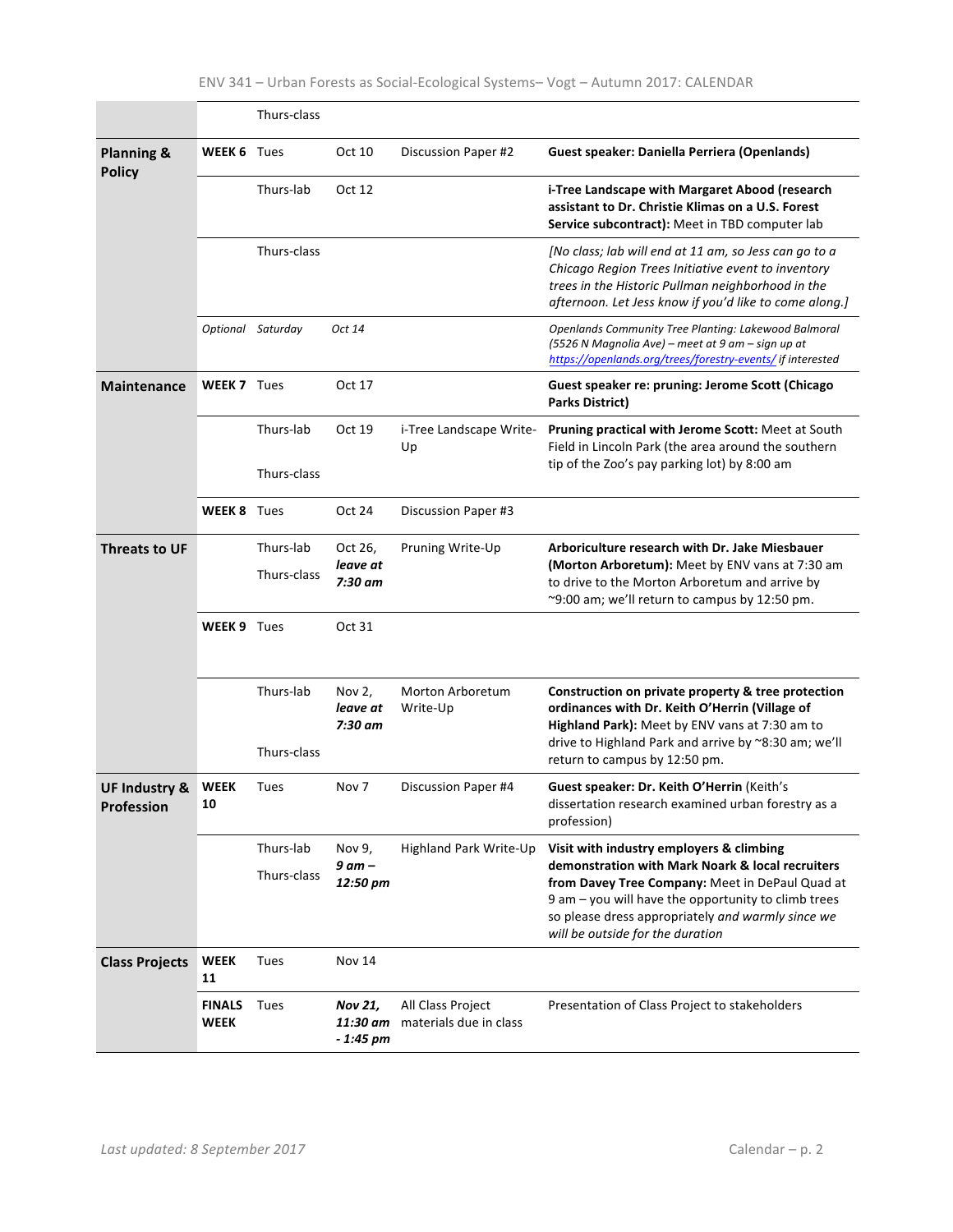# **COURSE READING LIST**

### *Draft – subject to change; last updated: 9/4/17*

All readings are posted on D2L in the content modules by **Topic.** *Note that some of these readings are required* and some are **optional** – see D2L for which articles to definitely read for each topic, what to pay *close attention to in certain readings, and what to print and bring to class for class discussion.*

Complete citations below. Number of pages in length for each reading is noted for convenience (e.g., 2pp.).

### **Intro to Urban Forestry**

#### Defining the urban forest

Konijnendijk, C. C., Ricard, R. M., Kenney, A., & Randrup, T. B. (2006). Defining urban forestry - A comparative perspective of North America and Europe. *Urban Forestry & Urban Greening*, 4, 93– 103. http://doi.org/10.1016/j.ufug.2005.11.003. **11pp.**

#### Urban ecosystems

- Grimm, N. B., Faeth, S. H., Golubiewski, N. E., Redman, C. L., Wu, J., Bai, X., & Briggs, J. M. (2008). Global change and the ecology of cities. *Science*, 319(5864), 756–60. http://doi.org/10.1126/science.1150195. **5pp.**
- Nowak, D. J., & Greenfield, E. J. (2012). Tree and impervious cover change in U.S. cities. *Urban Forestry & Urban Greening,* 11(1), 21–30. http://doi.org/10.1016/j.ufug.2011.11.005. **10pp.**
- Breen, J. (2016). See how Chicago has grown since 1830 And what it could look like in 2030. *DNAinfo:* Chicago. Retrieved from https://www.dnainfo.com/chicago/20160317/downtown/see-howchicago-has-grown-since-1830-what-it-could-look-like-2030. **1p.**

#### History of urban forestry

- Ricard, R. (2005). Shade trees and tree wardens: revising the history of urban forestry. *Journal of Forestry*, *103*(5), 230–233. **4pp.**
- Gerhold, H. D. (2007). Origins of urban forestry. In J. E. Kuser (Ed.), *Urban and Community Forestry in the Northeast* (2nd ed., pp. 1–23). New York, NY: Springer. 23pp.

#### Urban forest sustainability

- Clark, J. R., Matheny, N. P., Cross, G., & Wake, V. (1997). A model of urban forest sustainability. *Journal of Arboriculture*, *23*(1), 17–30. **14pp.**
- Kenney, W. A., van Wassenaer, P. J. E., & Satel, A. L. (2011). Criteria and indicators for strategic urban forest planning and management. Arboriculture & Urban Forestry, 37(3), 108–117. **10pp.**

### **Tree Biology**

#### General tree biology & growth

- Lilly, S. J. (2010). Chapter 1: Tree Biology. In *Arborists' Certification Study Guide* (pp. 1–19). Champaign, IL: International Society of Arboriculture. 19pp.
- USDA Forest Service. (2006). *How a Tree Grows* (No. FS-32, 2nd ed.). U.S. Department of Agriculture, Forest Service. **8pp.**
- Struve, D. K. (2009). Tree establishment: A review of some of the factors affecting transplant survival and establishment. Arboriculture & Urban Forestry, 35(1), 10–13. **4pp.**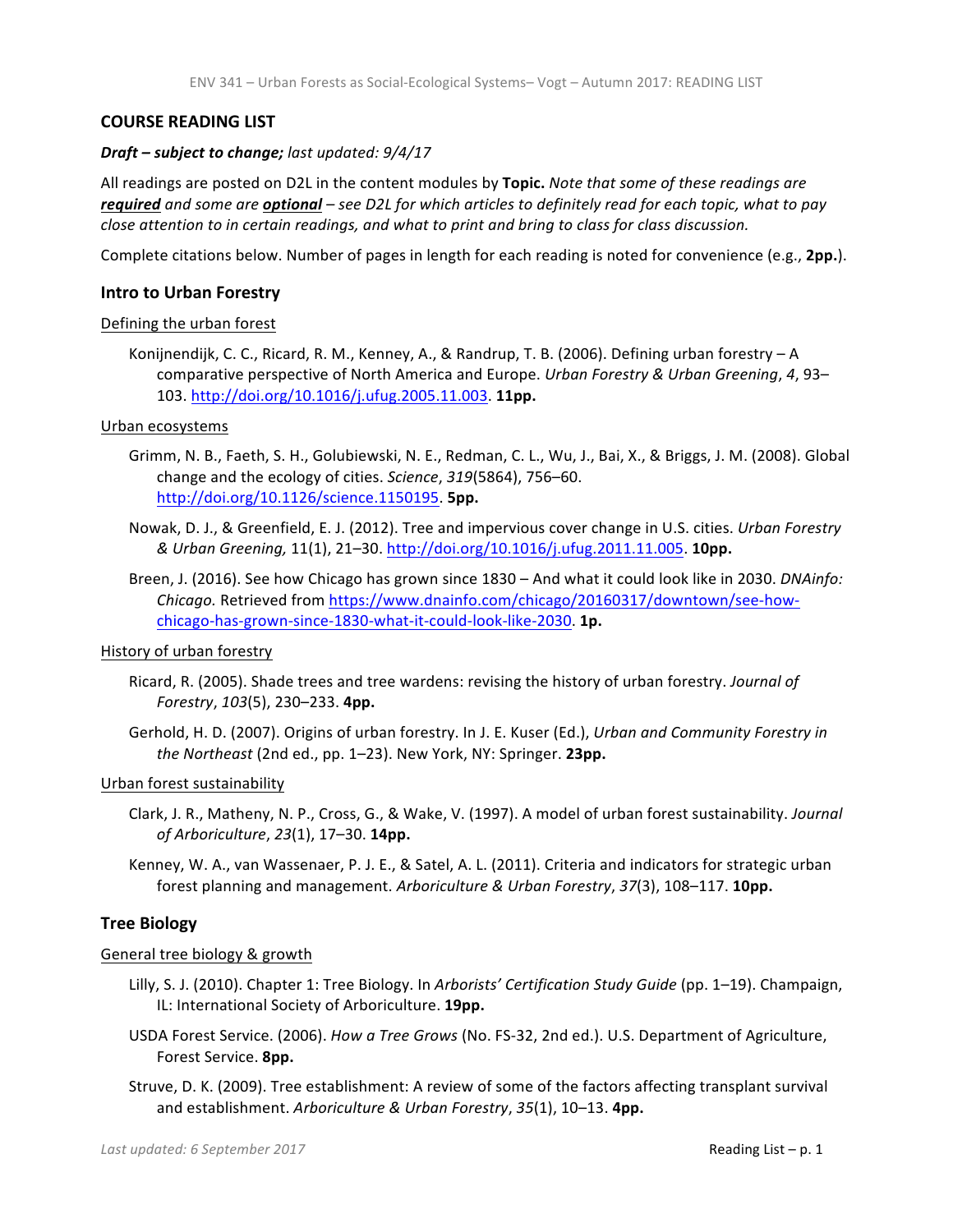#### Species accounts

- Culley, T. M., & Hardiman, N. A. (2007). The beginning of a new invasive plant: A history of the ornamental callery pear in the United States. BioScience, 57(11), 956-964.
- Chaney, W. R. (1993). *Acer saccharinum*: Silver maple: The "coyote of trees." *Arbor Age*, 13(4), 31. **1p.**

### **Urban Forest Benefits & Costs**

#### General benefits readings

- Willis, K.J., Petrokofsky, G. (2017). The natural capital of city trees. *Science, 356(6336)*, 374–376. doi:10.1126/science.aam9724. **3pp.**
- Alliance for Community Trees. (2011). *Benefits of Trees and Urban Forests: A Research List*. College Park, MD. 19pp. (including references)
- McPherson, G., Simpson, J. R., Peper, P. J., Maco, S. E., & Xiao, Q. (2005). Municipal Forest Benefits and Costs in Five US Cities. *Journal of Forestry*, 103(8), 411–416. **7pp.**
- McPherson, E. G., Simpson, J. R., Peper, P. J., Gardner, S. L., Vargas, K. E., Maco, S. E., & Xiao, Q. (2005). *Midwest Community Tree Guide: Benefits, Costs, and Strategic Planning* (NA-TP-05-05). Newtown Square, PA: USDA Forest Service Northeastern Area State and Private Forestry. Retrieved from http://www.na.fs.fed.us/urban/treespayusback/vol1/Midwest Community Tree Guide final.pdf. **90pp.** Read the Executive Summary and Chapter 2 in detail. Pay attention to the figures on p.22 & *27-28; skim the rest.*

#### Ecological benefits

- Nowak, D. J., Hoehn, R., & Crane, D. E. (2007). Oxygen Production by Urban Trees in the United States. *Arboriculture & Urban Forestry*, *33*(3), 220–226. **7pp.**
- Bowler, D. E., Buyung-Ali, L., Knight, T. M., & Pullin, A. S. (2010). Urban greening to cool towns and cities: A systematic review of the empirical evidence. *Landscape & Urban Planning*, *97*(3), 147–155. http://doi.org/10.1016/j.landurbplan.2010.05.006. **9pp.**

#### Social benefits

- Kuo, F. E. (2003). The role of arboriculture in a healthy social ecology. *Journal of Arboriculture*, 29(3), 148–155. **8pp.**
- Wolf, K. L. (2005). Business District Streetscapes, Trees, and Consumer Response. *Journal of Forestry*, *103*(8), 396–400. **5pp.**
- Wolf, K., & Bratton, N. (2006). Urban Trees and Traffic Safety: Considering U.S. Roadside Policy and Crash Data. Arboriculture & Urban Forestry, 32(4), 170–179. 10pp.
- Abrams, L. (2013, January 22). When Trees Die, People Die. The Atlantic. Retrieved from http://www.theatlantic.com/health/archive/2013/01/when-trees-die-people-die/267322/. **3pp.**

#### Costs

Hauer, R. J., Vogt, J. M., & Fischer, B. C. (2015). The Cost of Not Maintaining the Urban Forest. Arborist *News*, *24*(1), 12–17.

### **Measuring the Urban Forest**

#### Overview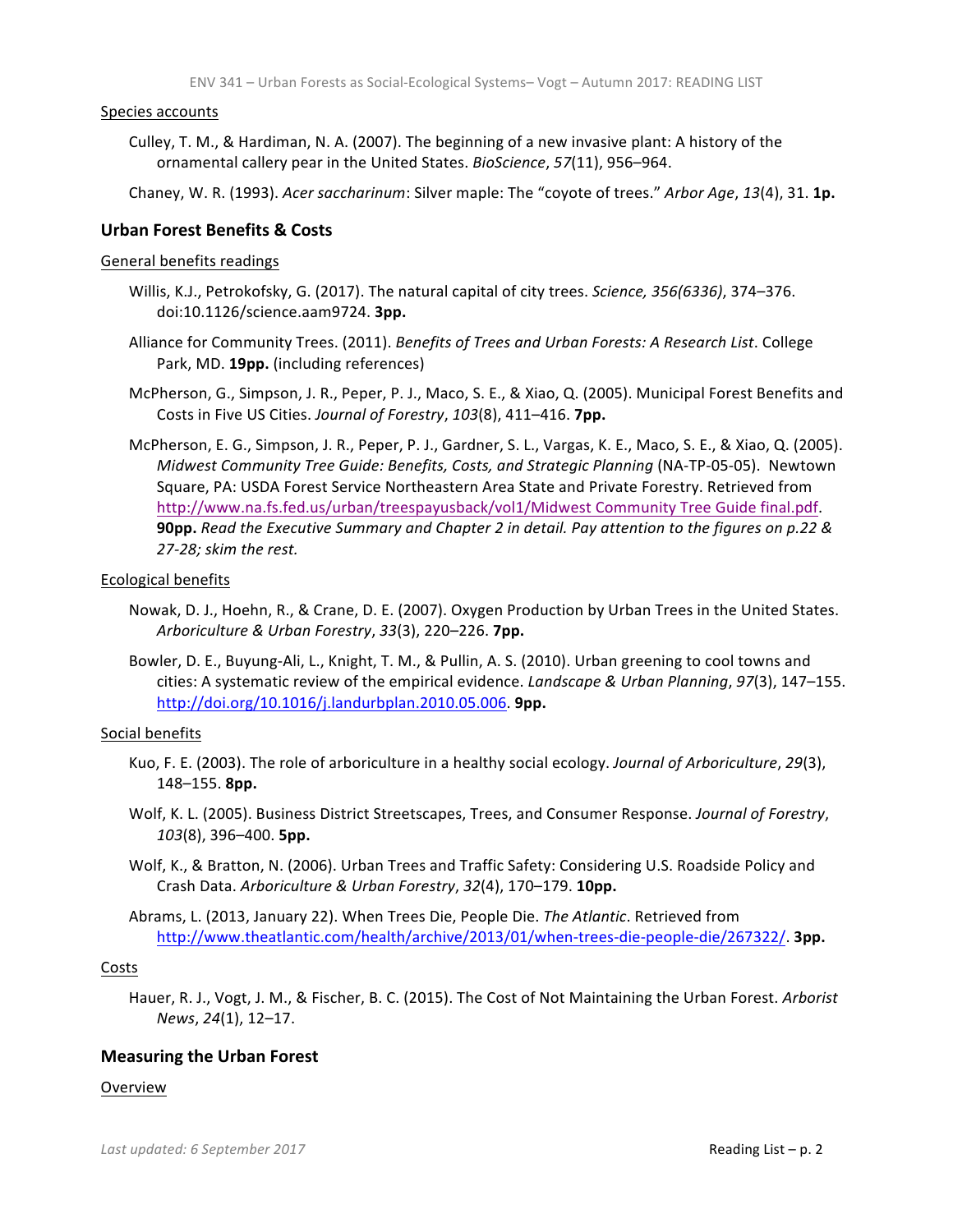Nowak, D. J. (n.d.). A Guide to Assessing Urban Forests (NRS-INF-24-13). United States Department of Agriculture Forest Service Northern Research Station. 4pp.

### On-the-ground inventory

- Nielsen, A. B., Östberg, J., & Delshammar, T. (2014). Review of Urban Tree Inventory Methods Used to Collect Data at Single-Tree Level. Arboriculture & Urban Forestry, 40(2), 96-111. 16pp.
- Nowak, D. J., Walton, J. T., Baldwin, J., Bond, J. (2015). Simple Street Tree Sampling. Arboriculture & *Urban Forestry*, *41*(6), 346–354. **9pp.**
- Bond, J., & Buchanan, B. (2006). *Best management practices: Tree inventories*. Champaign, IL: International Society of Arboriculture. **35pp.**
- Vogt, J. M., & Fischer, B. C. (2014). A Protocol for Citizen Science Monitoring of Recently-Planted Urban Trees. *Cities and the Environment*,  $7(2)$ , 4. http://digitalcommons.lmu.edu/cate/vol7/iss2/4. 28pp.
- Vogt, J. M., Mincey, S. K., Fischer, B. C., & Patterson, M. (2014). *Planted tree re-inventory protocol.* Bloomington Urban Forestry Research Group, Indiana University, Bloomington, IN. Retrieved from http://www.indiana.edu/~cipec/research/bufrg\_protocol. **93pp.** *Skim for now; You might decide to* consult in greater detail for yoru final project.

#### Canopy cover assessment

- Urban & Community Forestry Committee of the National Association of State Foresters. (2009). Assessing Urban Forest Canopy Cover: A Primer for State Foresters. Retrieved from http://www.stateforesters.org/urban\_forest\_canopy\_cover\_primer. **2pp.**
- Grove J. M., O'Neil-Dunne, J. (2011). Urban Tree Canopy Analysis Helps Urban Planners with Tree Planting Campaigns. U.S. Forest Service Northern Research Station Research Review, 13, 1–6. 6pp.
- Nolan, D. (2017). A Very Detailed, Interactive Map of Chicago's Tree Canopy. Atlas Obscura (August 14, 2017). Retrieved from http://www.atlasobscura.com/articles/chicago-tree-canopy-map-2017.

# **Planting**

- Purcell, L. (2011). *Tree Installation: Process and Practices* (FNR-433-W). West Lafayette, IN. Purdue University Cooperative Extension Service. 8pp.
- Watson, G., & Himelick, E. B. (2005). Tree Planting: Best Management Practices. Champaign, IL: International Society of Arboriculture. **45pp.**
- Eddleman, B., Baldwin, M., Carman, S., Louks, P., MacGowan, B., Mascaro, K., ... Stevens, S. (2005). *Your* Yard, Your Trees: A Homeowner's Guide. The Hoosier Heartland Resource Conservation and Development Council. **65pp.**
- Brooks, B., Sawson, J. O., Dirksen, M., Gren, T. L., Hayek, J. C., Hilderbandt, R., ... Vander Weit, B. (2007). Under the canopy: Creating personal green space. Champaign, IL: Illinois Forestry Development Council. **7pp.**

### **Maintenance**

### Overall care

Trees Are Good. (2013). *The Top 10 Myths of Tree Care*. International Society of Arboriculture, Champaign, IL. Retrieved from http://www.treesaregood.org/newsroom/resources/SevenMythsDebunked\_Feb13.pdf. **2pp.** 

#### Watering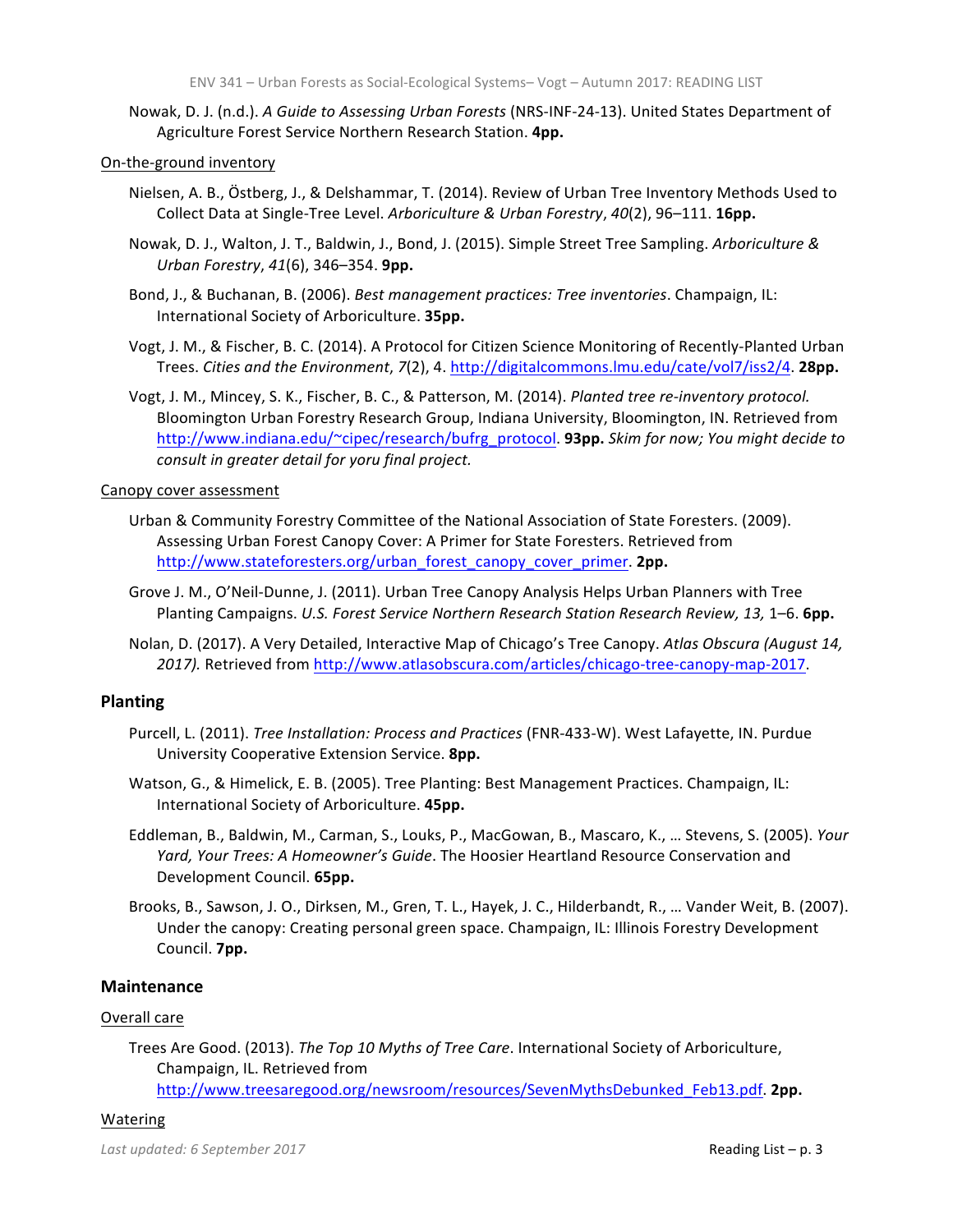Costello, L. (2013). Urban trees and water: An overview of studies on irrigation needs in the Western United States and a discussion regarding future research. Arboriculture & Urban Forestry, 39(3), 132–135. **4pp.**

#### Pruning

- Gilman, E. F., & Lilly, S. J. (2008). *Tree Pruning Best Management Practices* (2<sup>nd</sup> ed.). Champaign, IL: International Society of Arboriculture. 43pp.
- Clark, J. R., & Matheny, N. (2010). What does research tell us about the practice of pruning in arboriculture? Arborist News, (February), 41-44. 4pp.

### **Urban Forest Planning & Policy**

### **National level**

National Urban Forestry and Advisory Council (NUCFAC) of the US Forest Service. (2015). *Ten-Year Urban Forestry Action Plan: 2016-2026.* Washington, D.C. Retrieved from http://www.urbanforestplan.org/engage/. 260pp. Read executive summary (p.8-9) only!

#### State level

*TBD – See D2L* 

#### Municipal level

- City of Rockville Maryland. (2010). Master Street Tree Plan. Retrieved from http://www.rockvillemd.gov/DocumentCenter/View/6128. **1p.**
- Tree City USA The Arbor Day Foundation. (n.d.). Retrieved from http://www.arborday.org/programs/treeCityUSA/index.cfm? **1p.**
- Sample City Tree Ordinance. (n.d.). 1p.
- McPherson, E. G., & Young, R. (2010). Understanding the Challenges of Municipal Tree Planting. *Arborist News*, *19*(6), 60–62. **3pp.**
- Svendsen, E. S., & Campbell, L. K. (2009). Understanding and Caring for New York City's Urban Forest. U.S. Forest Service Northern Research Station Research Review, 8, 6pp.
- Morani, A., Nowak, D. J., Hirabayashi, S., & Calfapietra, C. (2011). How to select the best tree planting locations to enhance air pollution removal in the MillionTreesNYC initiative. *Environmental Pollution*, 159(5), 1040–1047. http://doi.org/10.1016/j.envpol.2010.11.022. **8pp.**
- Simons, K., & Johnson, G. R. (2008). The road to a thoughtful street tree master plan: A practical guide to systematic planning and design. St Paul, MN. **98pp.** – This document is lengthy but you should *peruse all of it as it contains a lot of diagrams and excellent information you'll likely find useful for your Group Project.*

#### Neighborhood level

Kullgren, J. (2015). The need for neighborhood planning for the urban forest. Arborist News, 24(5), 58– 61. **4pp.**

### **Threats to the Urban Forest**

Pests